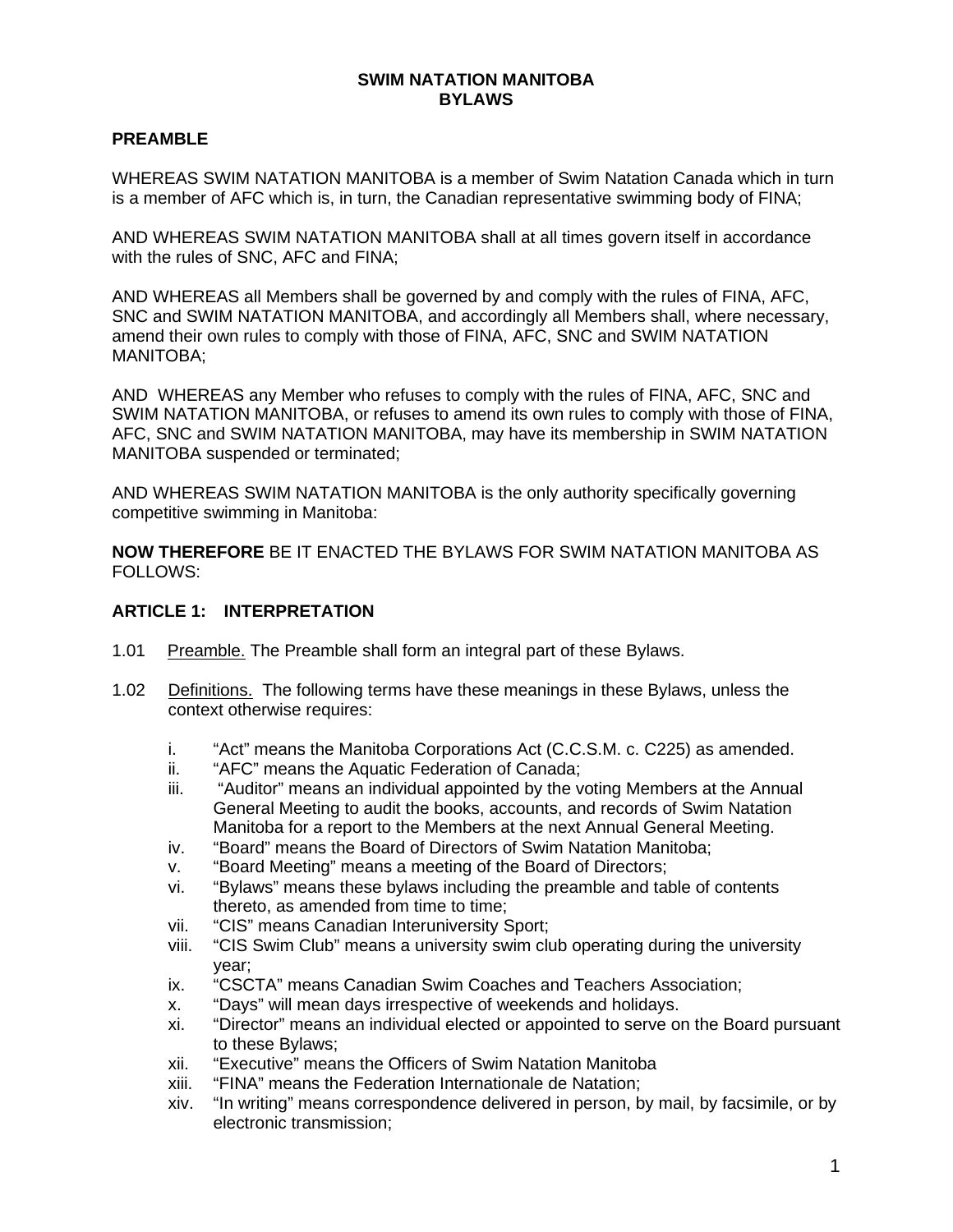- xv. "Masters Swim Club" means a swim club whose membership is primarily adults age 18 and over;
- xvi. "Member" means all registered members of Swim Natation Manitoba including those individuals and associations, incorporated or unincorporated, as described herein;
- xvii. "Members Meetings" means the Annual Meeting and Special Meetings;
- xviii. "MSCA" means the Manitoba Swim Coaches Association;
- xix. "MSM" means Masters Swimming Manitoba;
- xx. "MSOA" means the Manitoba Swim Officials Association;
- xxi. "Ordinary Resolution" means a resolution passed by not less than a majority of the votes cast at a meeting of the Board, meeting of the Executive or a meeting of Members.
- xxii. "Seasonal Swim Club" means a competitive swim club, excluding Masters, operating for fewer than eight (8) months a year;
- xxiii. "Secretary" means the Board Officer of Swim Natation Manitoba;
- xxiv. "SNC" means Swimming/Natation Canada;
- xxv. "SNM" means Swim Natation Manitoba;
- xxvi. "Special Meeting" means a duly-called special meeting of the members that is not an annual meeting;
- xxvii. "Special Resolution" means a resolution passed by no less than two-thirds of the votes cast at a meeting of the Board, meeting of the Executive or a meeting of Members.
- xxviii. "Summer Swim Club" means a swim club operating from June to August;
- xxix. "Summer Swimmer" means a swimmer registered with a Summer Swim Club between June 1 and August 31;
- xxx. "Swim Club" means a competitive swim club, excluding Masters, operating for eight (8) or more months of the year; and
- xxxi. "Swimmer" means an "eligible competitor" as defined by the rules of FINA, who is a Member and who is in compliance at all times with FINA rules.
- 1.03 Interpretation. In this Bylaw, words importing the singular include the plural and vice versa. Words importing the masculine gender shall include the feminine and neuter genders. Words importing an organizational name, title or program shall include any successor organizational name, title or program.
- 1.04 Language. This Bylaw has been drafted in English.
- 1.05 No Gain for Members. SNM will be carried on without the purpose of gain for its Members and any profits or other accretions to SNM will be used in promoting its objectives.
- 1.06 Ruling on Bylaws. Except as provided in the Act, the Board will have the authority to interpret any provision of these Bylaws that is contradictory, ambiguous, or unclear, provided such interpretation is consistent with the objects of the Association.
- 1.07 Conduct of Meetings. Unless otherwise specified in the Act or these Bylaws, meetings of Members and meetings of the Board will be conducted according to Roberts Rules of Order (current edition)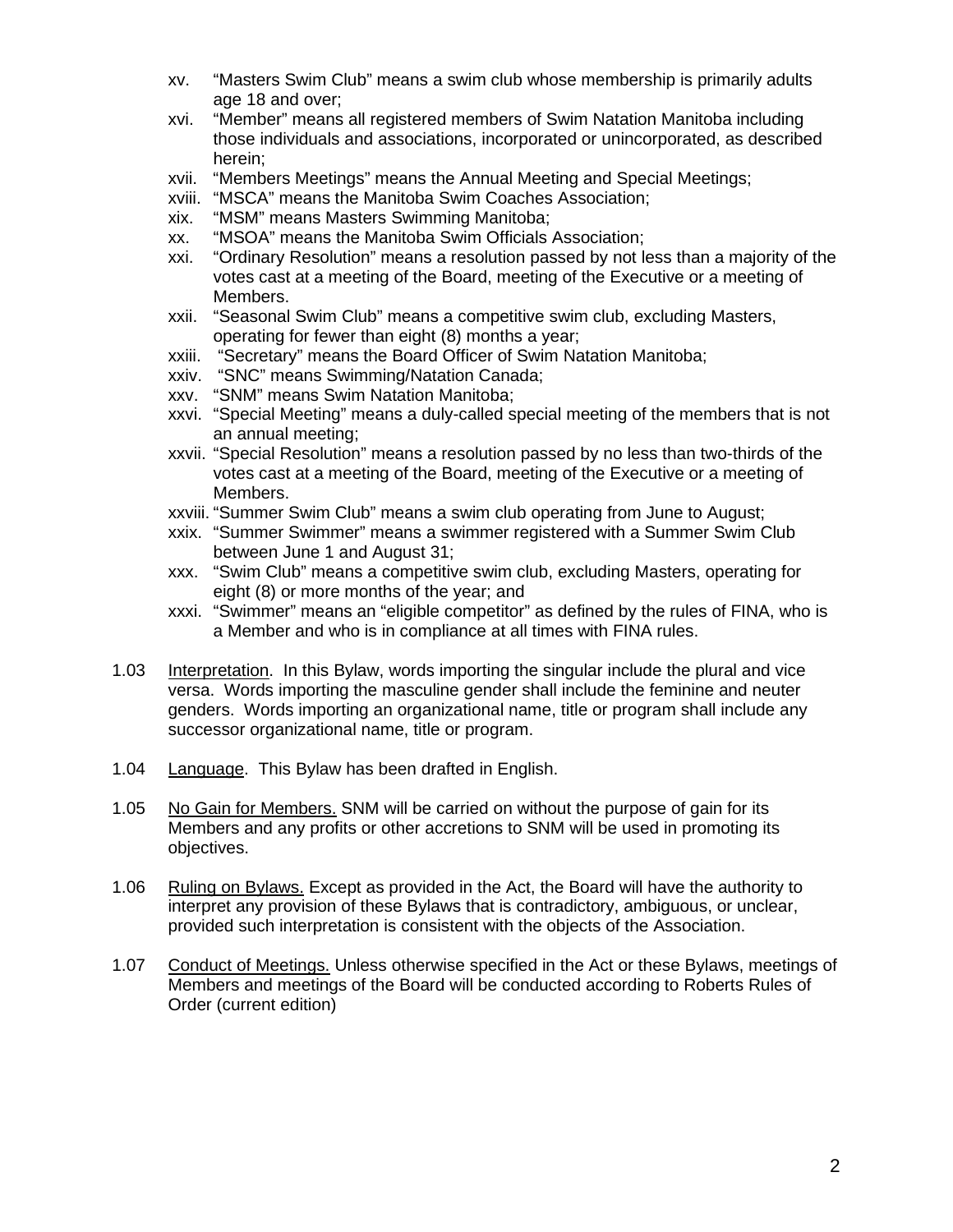# **ARTICLE 2: NAME, ORGANIZATION AND AUTHORITY**

- 2.01 Name. The Association shall be called Swim Natation Manitoba.
- 2.02 Regulation. SNM shall exist solely for the governance of its members and shall regulate and control all matters related to Competitive Amateur Swimming in the Province of Manitoba in accordance with the general territorial divisions and regulation of SNC and the Bylaws, Rules and Regulations of Swim Natation Manitoba. The territorial definition for SNM is that assigned by SNC.
- 2.03 Organization. The organization of SNM can be summarized as: a parent body composed of the voting delegates at a duly constituted General Meeting; the Board of Directors; employees; and a head office located within Winnipeg in the Province of Manitoba.
- 2.04 Authority. The authority of Swim Natation Manitoba to regulate and control all matters related to Manitoba Amateur Swimming is derived from the SNC Constitution and Bylaw. Such authority shall include and not be restricted to the power to:
	- a. Implement and ratify its own Constitution and Bylaws affecting its operations but these shall contain nothing inimitable to the Constitution, Bylaws and the Rules and Regulations of SNC, AFC, and FINA;
	- b. Formulate Bylaws and policies and procedures defining membership, voting power and removal of membership;
	- c. Set, collect and dispose of membership and registration fees within its jurisdiction;
	- d. Sanction and control swimming competitions in Manitoba according to the Bylaws and the Policies and Procedures of Swim Natation Manitoba;
	- e. Control the transfer of swimmers to and between member clubs of Swim Natation Manitoba and SNC;
	- f. Discipline members according to the Bylaws and the policies and procedures of Swim Natation Manitoba;
	- g. Terminate membership in Swim Natation Manitoba according to the Bylaws and the policies and procedures.

## **ARTICLE 3: MEMBERSHIP**

- 3.01 Admission of Members. No organization or individual shall be admitted as a member unless:
	- a. It satisfies the qualifications for membership as stated in these bylaws;
	- b. It has made written application in the form prescribed by the Board;
	- c. It agrees to abide by all SNM bylaws, policies ,regulations, rules and procedures
	- d. It has been approved as a member by the Board or such individual delegated such authority;
	- e. It has paid such membership dues as may be determined by the Board from time to time.
	- f. At the time of application, the organization or individual is and has always been a member in good standing of SNM, unless by approval of the Board; and
	- g. If the candidate member was at any time previously a Member, the candidate member was a Member in good standing at the time of ceasing to be a Member.
- 3.02 Categories of Membership The membership of SNM shall consist of:
	- a) Class 1 Members (Swim Clubs)
	- b) Class 2 Members (Seasonal Swim Clubs)
	- c) Class 3 Members (Associated Organizations)
	- d) Class 4 Members (Swimmers, Coaches, Officials, board members)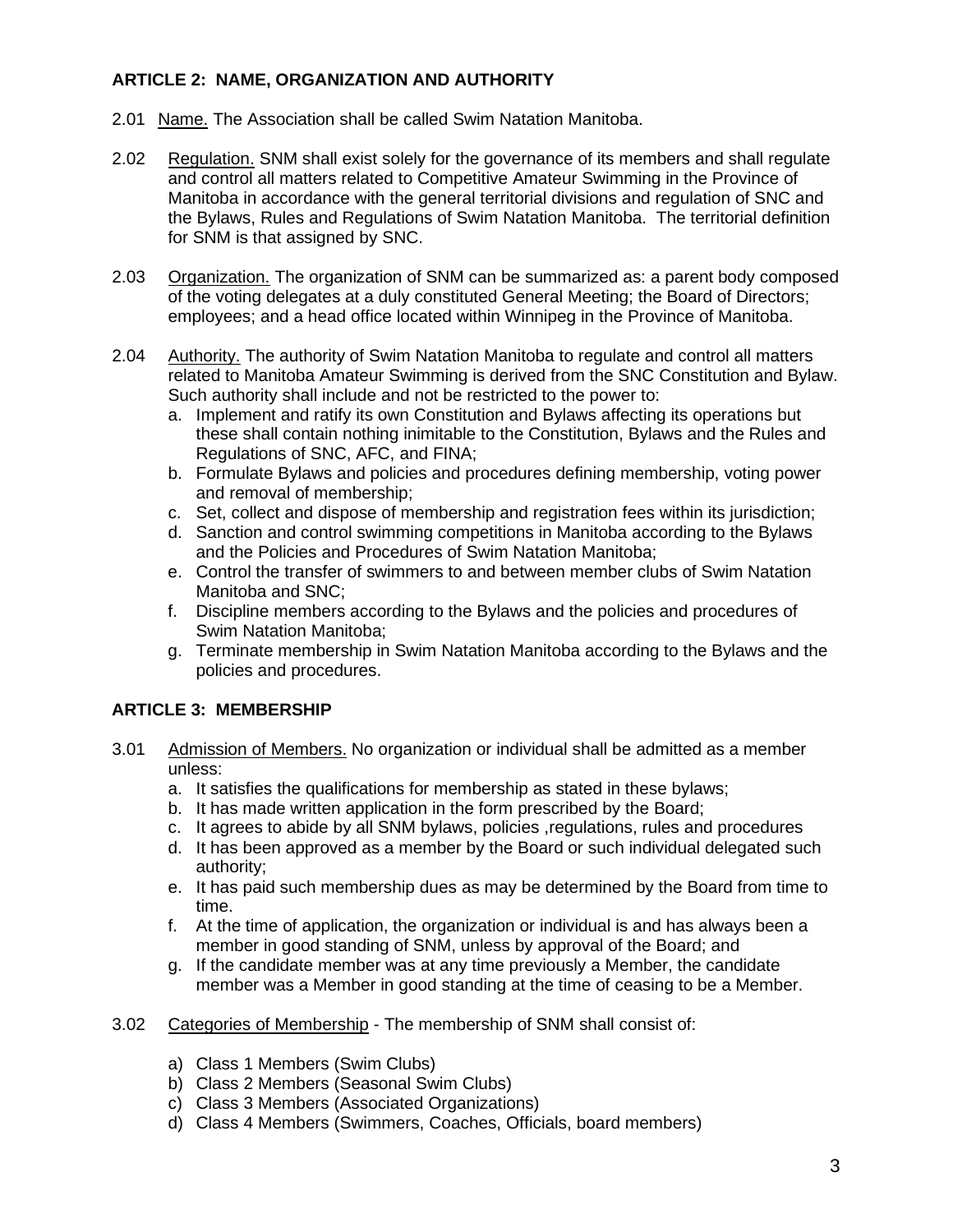- 3.03 Class 1 Members (Swim Clubs)
	- a. **Qualification.** Class 1 Members shall be organized Manitoba Swim Clubs, composed of Class 4 Members, excluding Masters Swim Clubs and Seasonal Swim Clubs.
	- b. Voting. Each Class 1 Member shall appoint or elect delegates based on the formula described hereafter:
		- i) Each Class 1 Member shall be entitled to the number of votes and to appoint or elect that number of delegates based on the number of paid registered competitive swimmers being members of that club.

| <b>Registered Swimmers</b> | <b>Voting Delegates</b> |
|----------------------------|-------------------------|
| $1 - 4$                    |                         |
| $5 - 15$                   |                         |
| $16 - 30$                  |                         |
| $31 - 60$                  | 3                       |
| $61 - 120$                 |                         |
| 121 - 240                  | 5                       |
| $241 +$                    | 6                       |

- ii) Each Class 1 Member shall annually appoint or elect delegates described in the formula above to represent the Class 1 Member at all SNM Members' Meetings and shall notify the SNM Secretary the names of such Class 1 delegates one (1) week prior to the scheduled meeting date.
- iii) Each Class 1 delegate shall be entitled to attend Members' Meetings and shall be entitled to one (1) vote thereat.
- 3.04 Class 2 Members (Seasonal Swim Clubs)
	- a. Qualification. Class 2 Members shall include CIS Swim Clubs and Summer Swim Clubs, composed of Class 4 Members, excluding Masters Swim Clubs.
	- b. Voting. Each Class 2 Member shall annually appoint or elect one (1) delegate to represent the Class 2 Member at all SNM Members' Meetings and shall notify the Secretary of SNM of the name of such Class 2 delegate one (1) week prior to the scheduled meeting date.
		- i) Each Class 2 delegate shall be entitled to attend Members' Meetings but shall not be entitled to vote.
- 3.05 Class 3 Members (Associated Organizations)
	- a. Qualification. Class 3 Members shall be the Manitoba Swim Coaches Association, Manitoba Swim Officials Association and Masters Swimming Manitoba.
	- b. Voting. Each Class 3 Member shall elect or appoint one (1) delegate to represent the Class 3 Member at all SNM Members' Meetings and shall promptly notify the Secretary of SNM of the name of such delegate one (1) week prior to the scheduled meeting date.
		- i) The delegate of a Class 3 Member shall be entitled to attend Members' Meetings and shall be entitled to one (1) vote thereat.
- 3.06 Class 4 Members (Individuals)
	- a. Qualification. Class 4 Members shall be:
		- i. All swimmers in Manitoba who are registered with SNM and SNC.
		- ii. All swim coaches in Manitoba who are coaching for a Class 1 or Class 2 Member.
		- iii. All swim officials in Manitoba who have attained SNC Officials Level 1 or higher.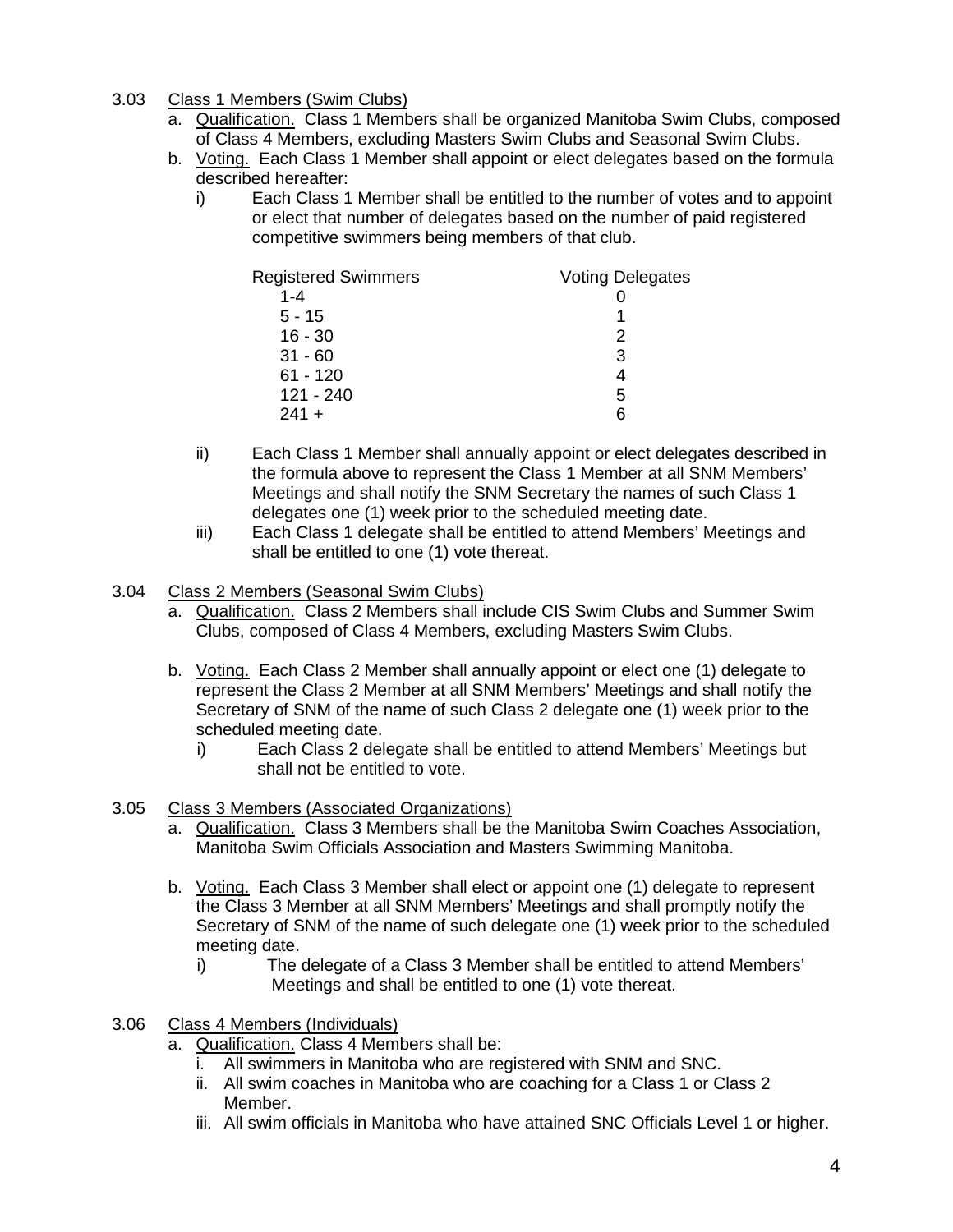- iv. Individuals who are directors on the board of SNM, members of an SNM committee, or directors on the board of a Manitoba swim club.
- b. Voting. Class 4 Members shall be entitled to attend Members' Meetings but shall not be entitled to vote.
- 3.07 Term. Unless otherwise determined by the Board, the membership year of SNM will be September  $1<sup>st</sup>$  – August  $31<sup>st</sup>$ .
- 3.08 Dues Membership dues for all categories of Membership will be determined annually by the Board.
- 3.09 Member in Good Standing. A member shall be deemed to be in good standing provided that the Member:
	- a) Has not ceased to be a Member;
	- b) Has not been suspended or expelled from membership, or had other membership restrictions or sanctions imposed;
	- c) Has completed and remitted all documents as required by SNM;
	- d) Has complied with the Constitution, Bylaws, policies, rules and regulations of SNM;
	- e) Is not subject to a disciplinary investigation or action by SNM, or if subject to disciplinary action previously, has fulfilled all terms and conditions of such disciplinary action to the satisfaction of the Board; and
	- f) Had paid all required membership dues.
- 3.10 Cease to be in Good Standing Members who cease to be in good standing, as determined by the Board of Directors, Discipline or Appeal Panels, will not be entitled to vote at meetings of Members and, where the Member is a Director, at meetings of Directors, or be entitled to the benefits and privileges of membership until such time as the Board is satisfied that the Member has met the definition of good standing as set out above.
- 3.11 Universal Recognition of Disciplinary Sanctions. SNM and all its members shall recognize, honor, and uphold all sanctions imposed and endorsed by:
	- a. AFC, Canadian Centre for Ethics in Sport, Canadian Olympic Committee, CSCTA, Coaching Association of Canada, FINA, other national, provincial and territorial sport organizations, National Officials Committee, SNC, Sport Canada, Sport Manitoba, the World Anti-Doping Agency and any Class 1, 2, or 3 Member of SNM.

## 3.12 Termination of Membership

- a. A member will be suspended for failure to pay membership dues within 45 days of the beginning of the membership year;
- b. A member will be expelled if dues remain unpaid for a further 45 days;
- c. Notwithstanding expulsion from membership, a member and former member remains liable for any membership dues owing prior to expulsion;
- d. In addition to suspension or expulsion for failure to pay membership dues, a member may be suspended, expelled or otherwise disciplined in accordance with SNM's policies and procedures relating to discipline of members.
- 3.13 Ad Hoc Members
	- a. Notwithstanding the categories of membership enumerated in section 3.02, the Board may from time to time allow other Swim Clubs, Seasonal Swim Clubs, Associated Organizations, Swimmers, Coaches and Officials to become members of SNM, subject to the requirements set out section 3.02 (b to g) hereof and such other terms and conditions as the Board may determine, provided always, that the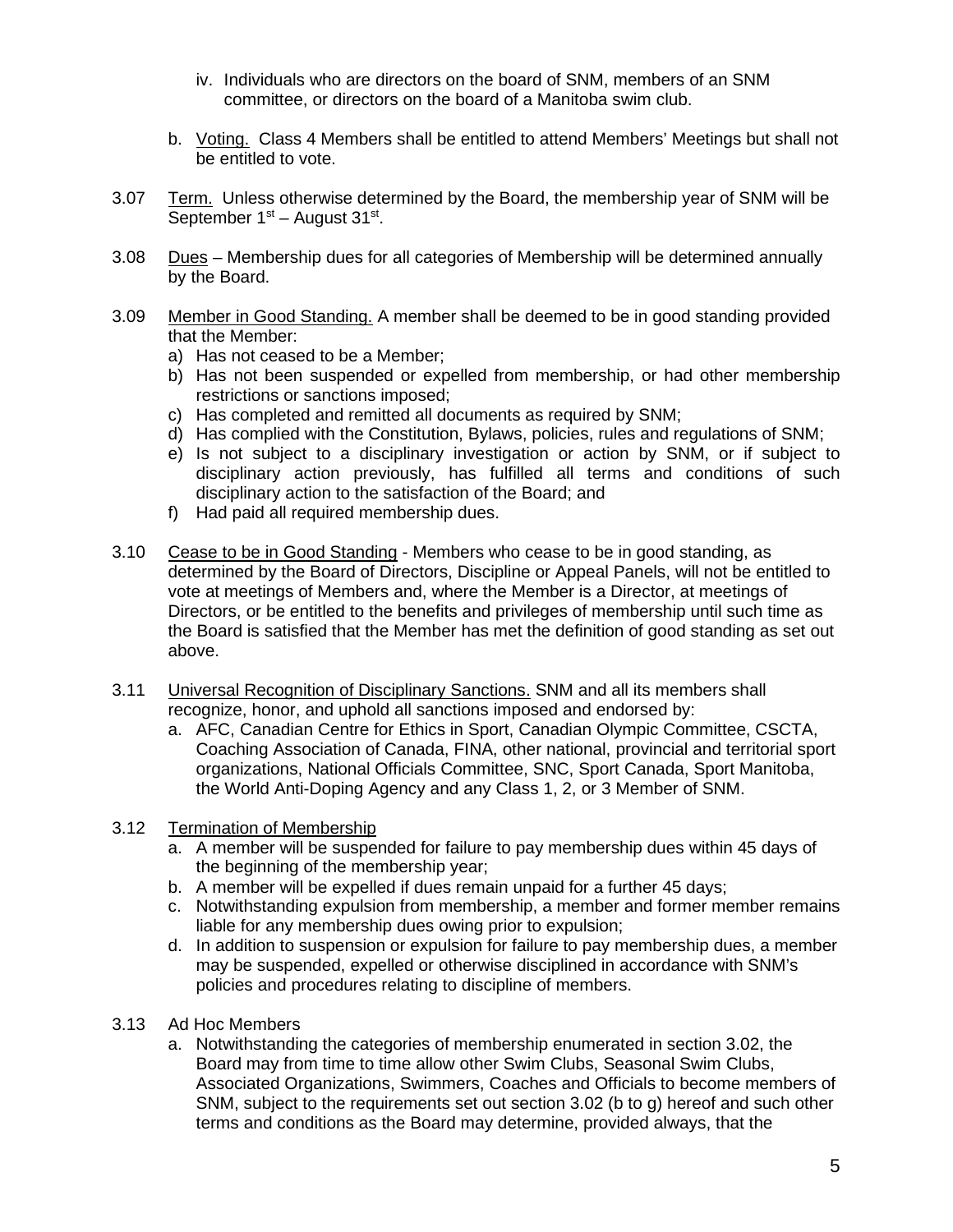admission of such a party to membership is otherwise consistent with SNM's vision, mission and core goals.

b. In all other respects the Bylaws shall remain the same.

# **ARTICLE 4: MEMBERS' MEETINGS**

- 4.01 Types of Meetings Meetings of Members will include Annual General Meetings and Special Meetings.
- 4.02 Location and Date. Members' Meetings shall be held in at a location in Manitoba as designated by the Board at such date, time and place as determined by the Board.
- 4.03 Annual Meetings. The Annual Meeting shall be held annually at such time and on such day as shall be determined by the Board but within fifteen (15) months of the last Annual Meeting and within four (4) months the SNM fiscal year end. At the Annual meeting, the most recent financial statements shall be reviewed, auditors shall be appointed and Directors shall be elected. All other transactions as may properly be brought before the Annual Meeting shall be done so.
- 4.04 Notice of Annual General Meeting. Notice of the time and place of each Annual Meeting shall be provided to all voting members, Directors and auditors of SNM as hereinafter described. Such notice shall state the general nature of the matters to be considered at the Annual Meeting. Notice shall be provided in writing, not fewer than thirty (30) days and not more than fifty (50) days prior to the Annual Meeting. Notice shall be sent to the Voting Members at their last known address as indicated on the membership rolls at SNM.
- 4.05 Special Meetings. Unless otherwise provided in this Bylaw or the Act, Special Meetings of SNM may be called by the Board or by the written request to the Secretary of SNM of not less than five percent (5%) of all Voting Members. Upon receipt of such written request, the Secretary of SNM shall forthwith call the Special Meeting in accordance with the provisions hereof.
- 4.06 Notice of Special Meetings. Notice of the time and place of each Special Meeting of SNM shall be provided to all Voting Members, Directors and auditors of SNM as hereinafter described. Such notice shall state the nature of the matters to be considered at the Special Meeting in sufficient detail to allow the Voting Members to form a reasoned judgment in respect of such matters and the notice shall include a draft copy of any resolution or Bylaw to be considered at such meeting. Notice shall be provided in writing, not fewer than fifteen (15) days prior to the Special Meeting. Notice shall be provided to the Voting Members at their last known address as indicated on the membership rolls at SMN.
- 4.07 Notices of Motion. Any Director, any Delegate, or the Board, through its Chair, may, in compliance with the notice provisions of this Section, propose, by way of motion to be considered at a Members' Meeting, an amendment to any Bylaw of SNM or adoption or discussion of any matter relevant to SNM. All motions to be considered at any Members' Meeting must be in writing and must be received by the SNM Secretary at least thirty (30) days prior to the Annual Meeting or twenty-one (21) days prior to a Special Meeting. Such notices of motion shall be sent in writing by the Secretary to all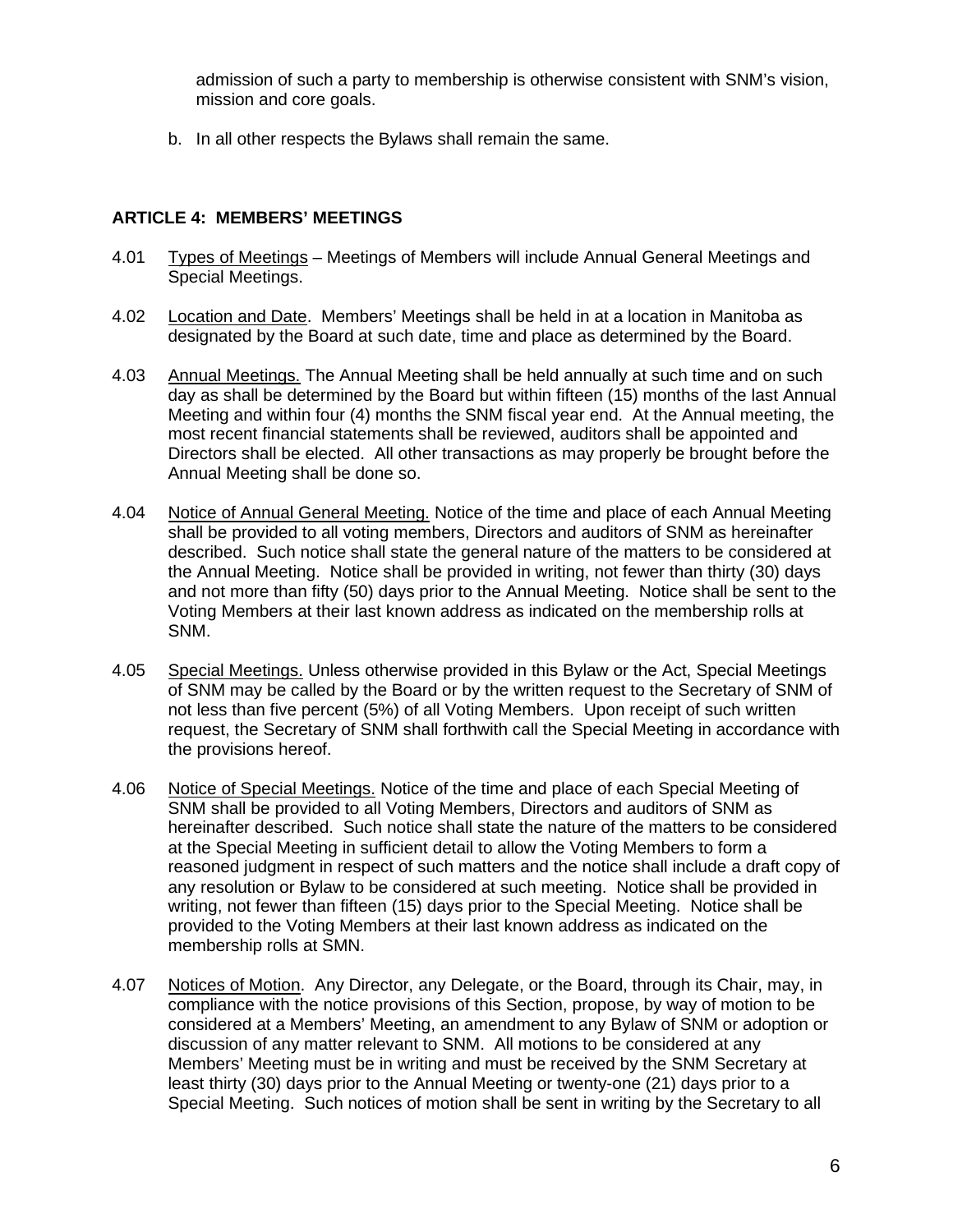Voting Members not less than fourteen (14) days prior to the Annual Meeting or Special Meeting.

- 4.08 Bylaws Amendments. The Bylaws of SNM shall not be amended or rescinded except at the Annual Meeting or a Special Meeting.
- 4.09 Chair of the Members' Meetings. The President shall be the chair of any Members' Meeting. In his absence, the Officers and Directors of SNM shall delegate one of their number who shall act as chair of such Members' Meetings.
- 4.10 Quorum. At all Members' Meetings, a quorum shall consist of fifty percent (50%) or more of the Class 1 delegates.
- 4.11 New Business Any Member who wishes to have new business placed on the agenda of a meeting will give written notice to SNM at least ten (10) days prior to the meeting date or upon the sole discretion of the President or designate.
- 4.12 Closed Meetings Meetings of Members will be closed to the public except by invitation of the Board.
- 4.13 Business of the Annual Meeting. The business of the Annual Meeting shall include, but not be limited to:
	- a. Acceptance of Credentials
	- b. Call to order
	- c. Establishment of Quorum
	- d. Approval of Agenda
	- e. Declaration of any Conflicts of Interest
	- f. Appointment of Scrutineers
	- g. Approval of the Minutes of the previous Annual Meeting
	- h. Presentation of reports
	- i. Approval of the Auditor's report and financial statements
	- j. Motions
	- k. Election of Directors
	- l. Appointment of an auditor
	- m. Adjournment

#### 4.14 Voting.

- a. At every Members Meeting, every motion shall, unless otherwise required by these Bylaws, be determined by an ordinary resolution.
- b. Voting shall be by show of hands, in writing or orally, except in respect of elections, or in situations where a secret ballot is specifically requested by a Delegate.
- c. In the case of a tie, the chair presiding over the Members' Meeting shall have the deciding vote on any such matter.
- 4.15 Scrutineers At the beginning of each meeting, the Board may appoint one or more scrutineers who will be responsible for ensuring that votes are properly cast and counted.
- 4.16 Proxy Voting There will be no voting by proxy.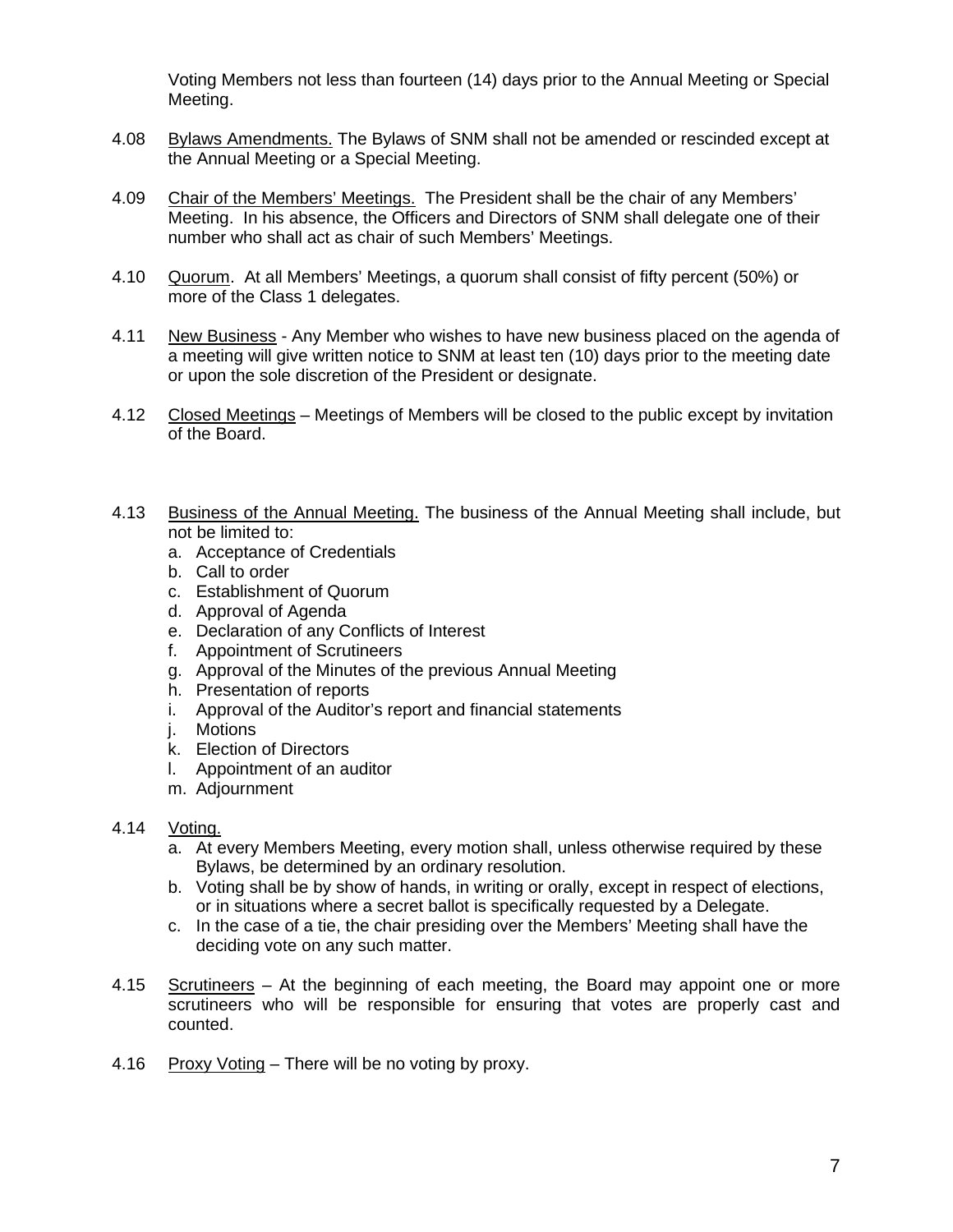# **ARTICLE 5: THE BOARD OF DIRECTORS**

- 5.01 General. The Board of Directors (Board) shall consist of seven (7) Directors. Once elected, Directors may not hold any elected, employment, or contract employment position(s) with a Class 1 or Class 2 Member.
- 5.02 Powers. Except as otherwise provided in the Bylaw, the Board has the powers of SNM and may delegate any of its powers, duties and functions. Without limit the generality of the foregoing:
	- a. The Board may make policies, procedures and rules for managing the affairs of SNM;
	- b. The Board may make policies, procedures and rules relating to the registration of members and shall have the authority to register members accordingly;
	- c. The Board may make policies, procedures and rules relating to the discipline of members, and shall have the authority to discipline members accordingly;
	- d. The Board may make policies, procedures and rules relating to the management of disputes within SNM and shall have the authority to deal with all disputes accordingly;
	- e. The Board may make policies, procedures and rules relating to the direction and control of monies, funds, investments and securities of SNM and shall have the authority to manage these accordingly;
	- f. The Board may establish committees, appoint members of committees, and delegate any of its powers, duties and functions to any committee; and
	- g. The Board may appoint or employ such persons as it deems necessary to carry out the work of SNM;
- 5.03 Eligibility. Individuals who are not less than eighteen years of age, who have the power under law to contract, and who are a resident of Manitoba as that term is defined in the Income Tax Act (Canada) may be nominated for election as a Director. Employees or contract employees of SNM are not eligible to be nominated for election as a Director.
- 5.04 Election. Candidates for election as a director shall be nominated according to the procedures established by the Executive Committee, and shall be elected by the Voting Members at the Annual Meeting in accordance with the following:
	- a. Winners are the nominees receiving the greatest number of votes. In the case of a tie, the tied nominees will be subject to a second vote. If only two nominees remain and there continues to be a tie, the winner will be decided by the Board of Directors by resolution.

## 5.05 Term.

All Directors shall serve terms of three (3) years and will hold office until their successors have been duly elected in accordance with these Bylaws, unless they resign, are removed from, or vacate their office. If a Director resigns, is removed from, or vacates his or her office before the end of a term, his or her replacement shall be elected for a term of one (1), two (2) or three (3) years, as applicable, in order to maintain the staggering of director's terms described in the next sentence. In every three year cycle,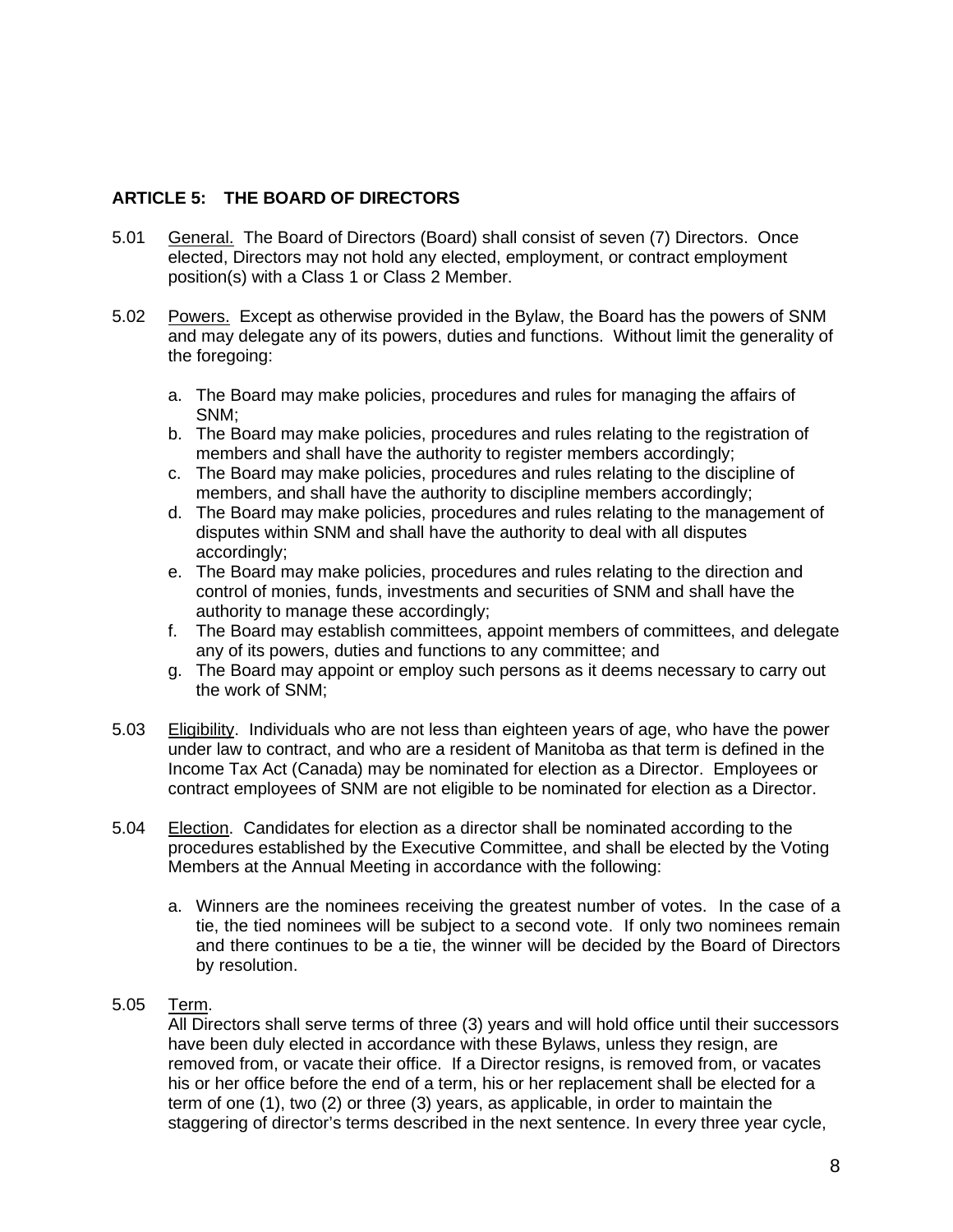the election of directors shall be two (2) directors in year one, two (2) directors in year two, and three (3) directors in year three. Directors may serve more than one term.

- 5.06 Vacancy. Where the position of a Director becomes vacant for whatever reason, the Board may appoint a qualified individual to fill the vacancy until such time as a Director is elected in accordance with these Bylaws.
- 5.07 Resignation. A director may resign from the Board at any time by presenting his notice of resignation to the Board. The resignation shall become effective the date on which the request is accepted by the Board.
- 5.08 Discipline. If a Director resigns when he is subject to a disciplinary investigation or action by SNM, such investigation or action shall continue to its conclusion notwithstanding that the Director has resigned.
- 5.09 Removal. A Director may be removed by Special Resolution of the Members at a Special meeting, provided that the Director has been given notice of the Special Meeting and the opportunity to be present and to be heard at the Special Meeting. The office of a Director shall be vacated automatically upon the Director's death; the Director becomes bankrupt; if the Director, without reasonable excuse, fails to attend three (3) consecutive meetings of the Board, or four (4) meetings in a twelve month period.

## **ARTICLE 6: MEETINGS OF THE BOARD OF DIRECTORS**

- 6.01 Quorum. At any meeting of the board of Directors, quorum shall consist of the majority of Directors holding office.
- 6.02 Frequency of Meetings. The board shall meet no fewer than six (6) times in each financial year of SNM, which meetings shall be held at a time and place to be determined by the Board.
- 6.03 Notice. Notice of the time and place of each Board Meeting shall be provided verbally or in writing by the President at least fourteen (14) days prior to the date of the Board meeting. In urgent situations and at the sole discretion of the President, a Board meeting may be called with three (3) hours notice. No Notice of a meeting of the Board of Directors is required if all Directors waive notice, or if those absent consent to the meeting being held in their absence.
- 6.04 Place of Meetings. Board Meetings shall be held at the office of SNM or elsewhere as the Board may determine. Upon the consent of all Directors, any Board meeting of SNM may conducted by telephone or any other communication facility that would permit all participating Directors to hear each other simultaneously. The minutes of each meeting shall be recorded by the Secretary or designate. Any Director who is unable to attend a meeting may participate in the meeting by telephone or other telecommunications technology. Directors who participate in a meeting by telephone or other telecommunications technology are considered to have attended the meeting.
- 6.05 Chair of the Board. The President of SNM, or in his absence, a Director delegated by the Board, shall preside as chair over all Board Meetings.
- 6.06 Votes. Subject to Section 6.07 herein, every Director in attendance at or participating in each Board Meeting of SNM shall have one vote.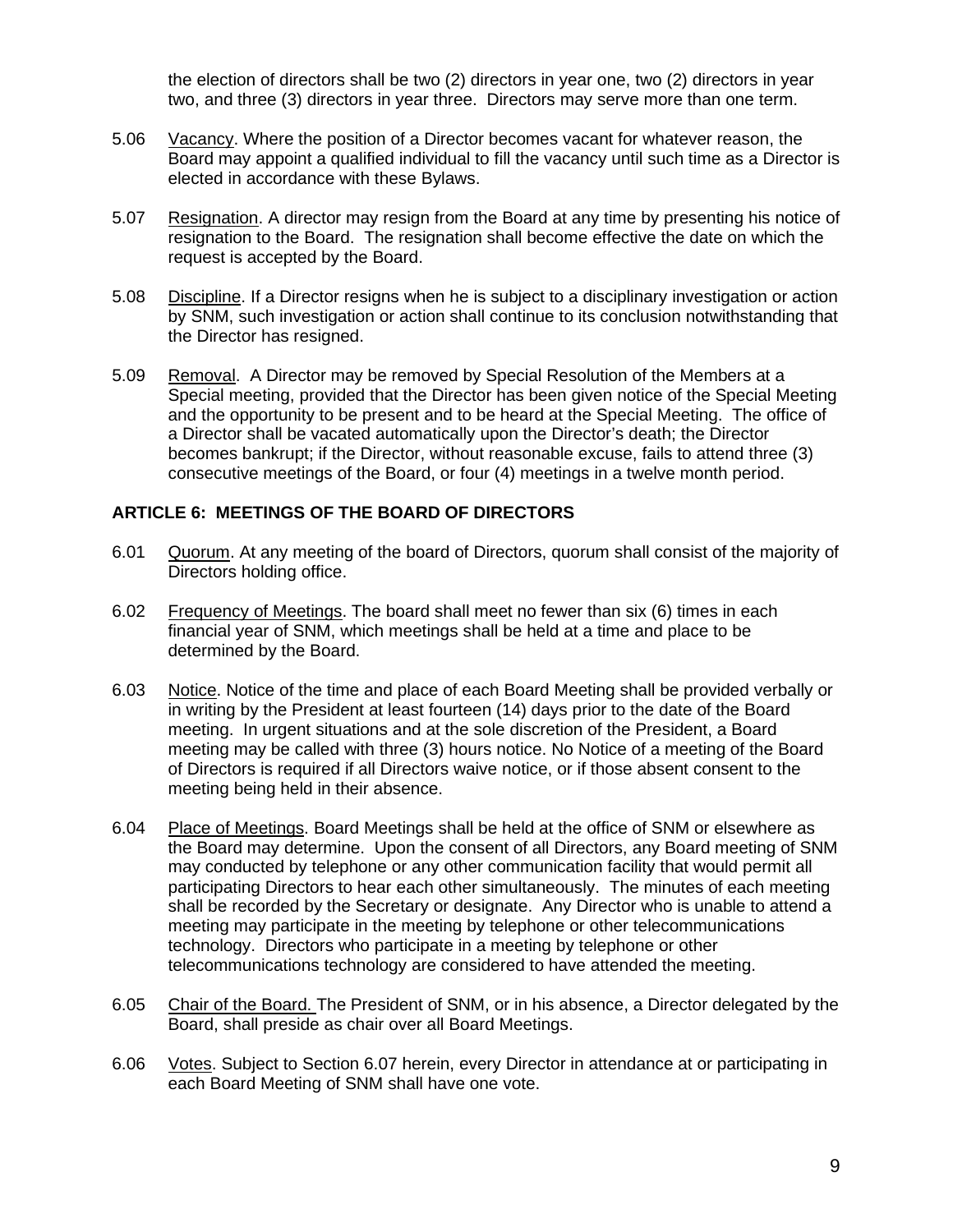- 6.07 Votes to Govern. At all Board Meetings of SNM, every question shall be decided by a majority of votes cast unless otherwise specified herein. The Chair of the meeting shall not vote. In the event of a tie, the Chair shall declare the question has not been decided and shall set a date for further deliberation and decision on the matter. After further deliberation, if the vote remains tied, the question shall be defeated.
- 6.08 No Proxies. Directors may not at any time appoint a proxy to represent him at Board Meetings of SNM.
- 6.09 Remuneration. Directors shall not receive any remuneration or any profit from their position as Directors either directly or indirectly, other than reimbursements for reasonable disbursements, disbursements for traveling, and other expenses reasonably incurred in discharging their office as Director.
- 6.10 Executive Director. The Executive Director shall attend and participate in all Board Meetings of SNM but shall not be authorized to vote thereat.
- 6.11 Closed Meetings Meetings of the Board will be closed to Members and the public except by invitation of the Board.

## **ARTICLE 7: OFFICERS**

- 7.01 Officers. The Officers of SNM shall be:
	- a. The President
	- b. The Treasurer
	- c. The Secretary
	- d. The Executive Director.
- 7.02 Manner of Election or Appointment. The Board shall within thirty (30) days after the Annual Meeting elect a President, Treasurer and Secretary of SNM. The position of Executive Director shall be filled consequent to a contract of employment upon such terms and conditions as the Board may approve. The President, Treasurer and Secretary must be Directors. No Director shall hold more than one position as an Officer.
- 7.03 Term. All officers of SNM, except the Executive Director, shall hold office for a term of one year. No officer, except for the Executive Director, may hold the same officer's position for more than four (4) consecutive terms.
- 7.04 Vacancy. Except in the case of the Executive Director, where the position of an Officer becomes vacant for whatever reason, the Board may appoint a qualified candidate to fill the vacancy for the remainder of the officer's term.
- 7.05 Removal. Except in the case of the Executive Director, an Officer may be removed by Special Resolution of the Directors at a board meeting, provided that the Officer has been given notice of and the opportunity to be present and to speak at the board meeting.
- 7.06 President
	- a. The President shall preside as chair over Annual meetings, Special Meetings, Board Meetings and meetings of the Executive Committee. The President shall, subject to the powers and duties of the Board, oversee the general management of SNM, and shall have such other powers and duties as may from time to time be delegated to the President by the Board.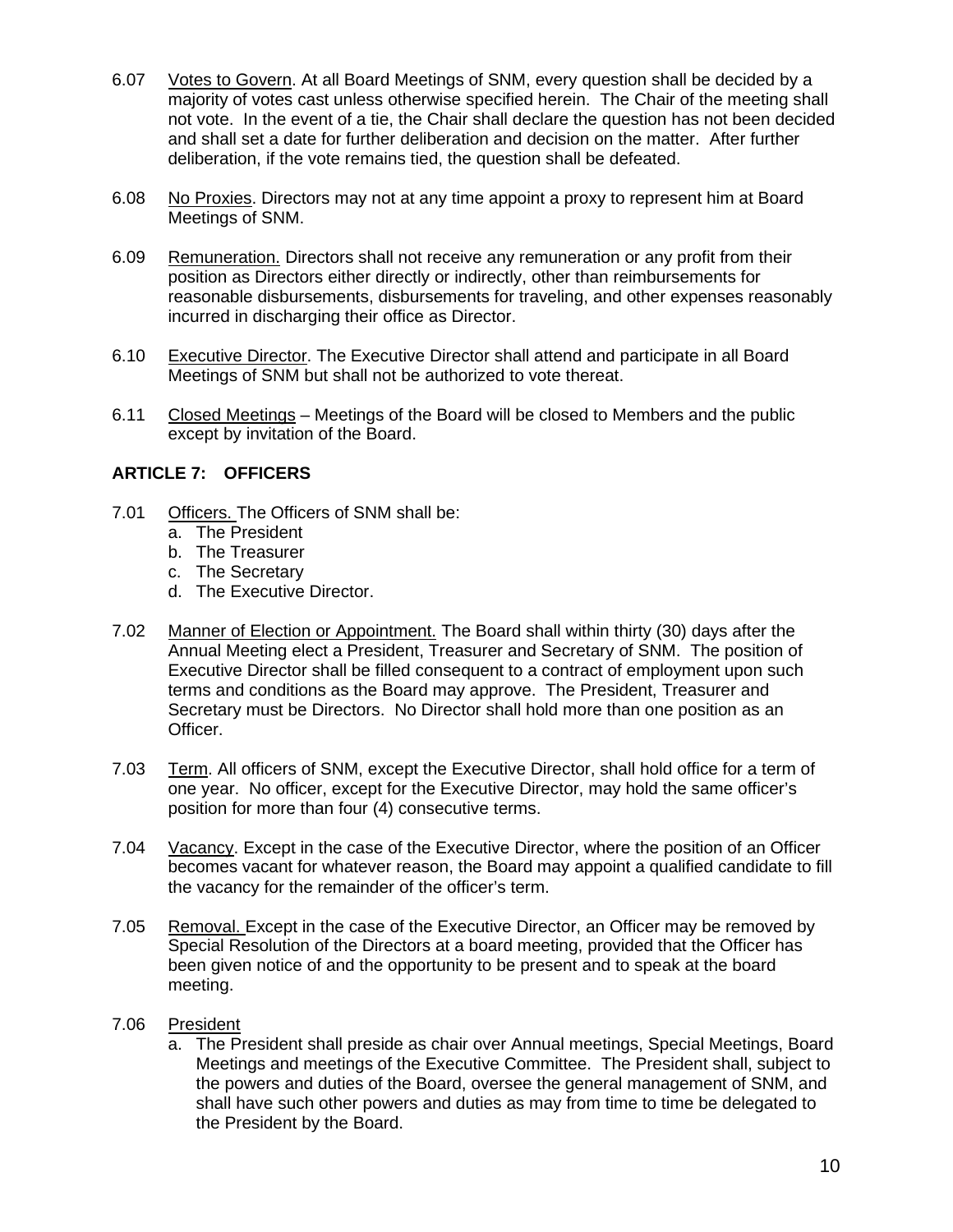- b. In the absence or disability of the President, the Board shall delegate the powers and duties of the President to another Director.
- 7.07 Treasurer. The Treasurer shall:
	- a. Provide direction to the Board and the Executive Director on the management and reporting of the financial affairs of SNM.
	- b. Ensure SNM keeps proper accounting records as required by the Act, deposits all monies received by SNM in SNM's bank account, and accurately accounts for the disbursement of funds.
	- c. Cause to be prepared and presented to the Board regular reports on SNM's financial transactions and financial position.
	- d. Have such other powers and duties as may from time to time be delegated to him by the Board.
- 7.08 Secretary. The Secretary shall:
	- a. Cause to be recorded minutes of all Board Meetings, Annual Meetings and Special Meetings.
	- b. Cause to be issued, when so instructed, notices to Directors and Members.
	- c. Oversee the custody of the corporate records and corporate seal of SNM.
	- d. Ensure that all official documents and records are properly kept.
	- e. Perform such other duties as may from time to time be delegated to the Secretary by the Board.
- 7.09 Executive Director. Subject to the powers and duties given by the Board, the Executive Director shall manage the day-to-day operations of SNM.
- 7.10 Remuneration. The President, Treasurer and Secretary shall not receive any remuneration or any profit from their position as such either directly or indirectly other than reimbursement for reasonable disbursements, disbursements for travelling, and other expenses reasonably incurred in discharging their office as President, Treasurer or Secretary.
- 7.11 Idem. The Executive Director shall receive remuneration as determined by the Board.
- 7.12 No Proxies. No Officer of SNM may appoint a proxy to represent him at meetings, which he attends in his capacity as an Officer of SNM.

## **ARTICLE 8: LIABILITY OF DIRECTORS AND OFFICERS**

- 8.01 Limitation of Liability. No director or Officer of SNM shall be liable for the acts or omissions of any other Director or Officer or employee of SNM or for any loss, damage, or expense suffered by SNM through the insufficiency or deficiency of title to any property acquired by order of the Board, or in respect of any deficiency of any security in or upon which any monies of SNM shall be invested, or for any loss or damage arising from the bankruptcy, insolvency or tortuous act of any person with whom any of the monies, securities or effects of SNM shall be deposited or for any loss occasioned by any error of judgment or oversight on his part, or for any loss or damage which may occur in the execution of the duties of his office in relation thereto or in respect of any other act or omission of a Director in his capacity as such causing loss, damage or expense, unless the same shall happen through his own willful neglect or default.
- 8.02 Indemnity. Every Director and Officer of SNC and their heirs, executors, administrators and estates, shall from time to time and at all times be indemnified and saved harmless by SNM from and against all cost, charges and expenses that such Director or Officer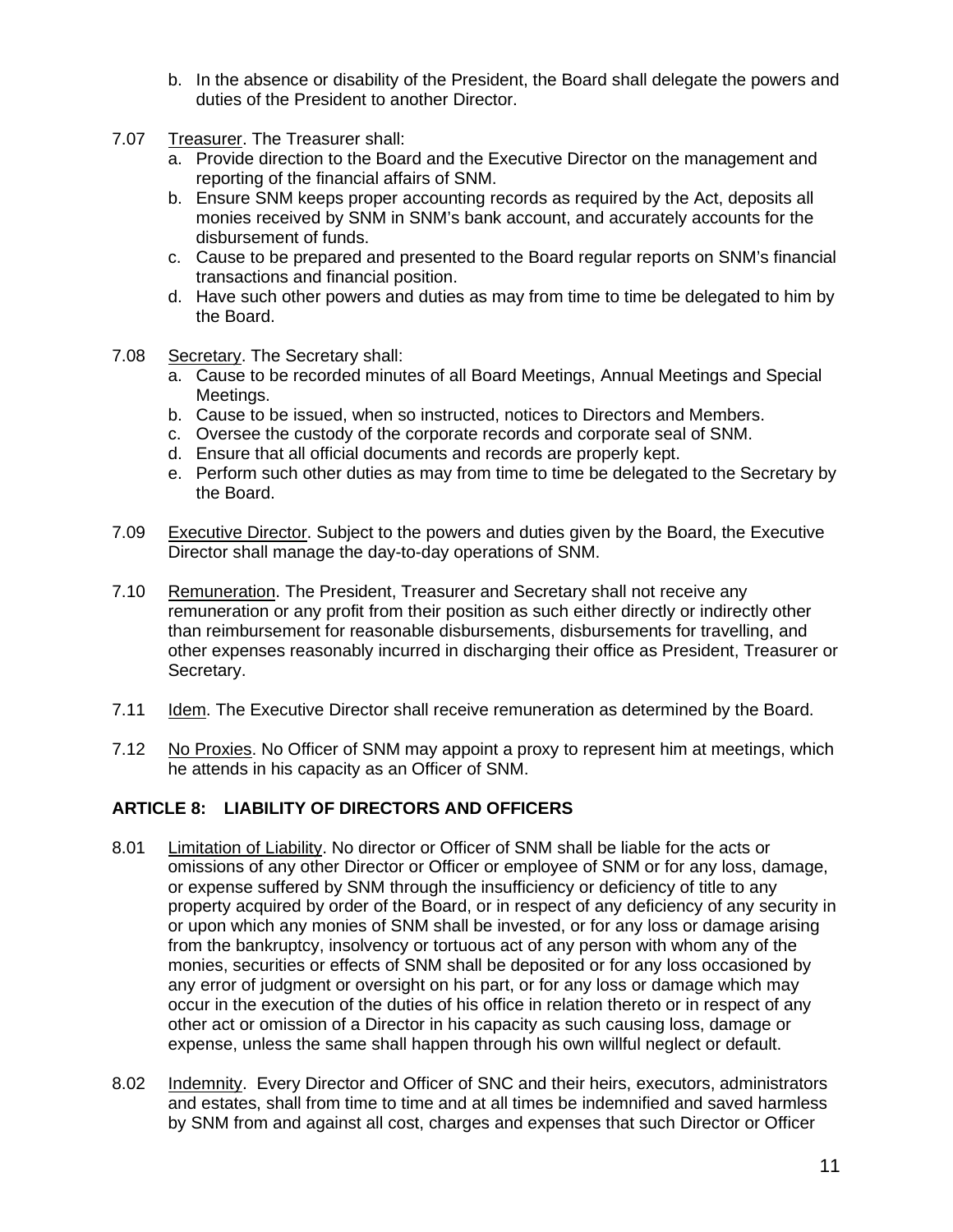sustains or incurs by way of action, suit, or proceeding commenced against him or in respect of any acts, deeds, matters or things whatsoever made, done or permitted by him in or about the execution of the duties of his office except such costs or charges or expenses which are occasioned by his own willful neglect or default.

- 8.03 Will Not Indemnify SNM will not indemnify a Director or Officer or any other person for acts of fraud, dishonesty or bad faith.
- 8.04 Insurance SNM will, at all times, maintain in force such directors and officers liability insurance as may be approved by the Board of Directors.

## **ARTICLE 9: CONFLICT OF INTEREST**

- 9.01 A Director, Officer or member of a committee who has an interest in a proposed contract or transaction with SNM shall, in accordance with the Conflict of Interest Policy of SNM:
	- a. Disclose fully and promptly the nature and extent of such interest to the Board;
	- b. Refrain from voting or speaking in debate on such contract or transaction; and
	- c. Refrain from influencing the decision on such contract or transaction.

#### **ARTICLE 10: COMMITTEES**

- 10.1 Executive Committee The Executive Committee will be comprised of the Officers. The Executive Committee will have the authority to oversee the implementation of Board policies during intervals between meetings of the Board, and will perform such other duties as are prescribed by these Bylaws or may be prescribed from time to time by the Board.
- 10.2 Call of Meeting Meetings of the Executive Committee will be held at any time and place as determined by the President or upon the request of any two (2) Officers.
- 10.3 Number of Meetings The Executive Committee will hold at least four (4) meetings per year.
- 10.4 Quorum Quorum will consist of three (3) of the Executive's voting members.
- 10.5 Voting Each Executive Committee member is entitled to one vote except the President who may only vote in the case of a tie and the Executive Director who is not entitled to vote. Voting will be by a show of hands, electronically or orally on a conference call unless a majority of Executive Committee Members present request a secret ballot. Resolutions will be passed upon a majority of the votes being in favor of the resolution.
- 10.6 Closed Meetings Meetings of the Executive Committee will be closed to Members and the public except by invitation of the Board.
- 10.7 Other Committees. The Board may establish such committees as it deems necessary for managing the affairs of SNM.
- 10.8 Terms of Reference. The Board shall establish terms of reference and operating procedures for committees, and may delegate any of its powers, duties and functions to any committee.
- 10.9 Appointment and Removal. The Board may appoint any individual to any committee and may remove any member of any committee.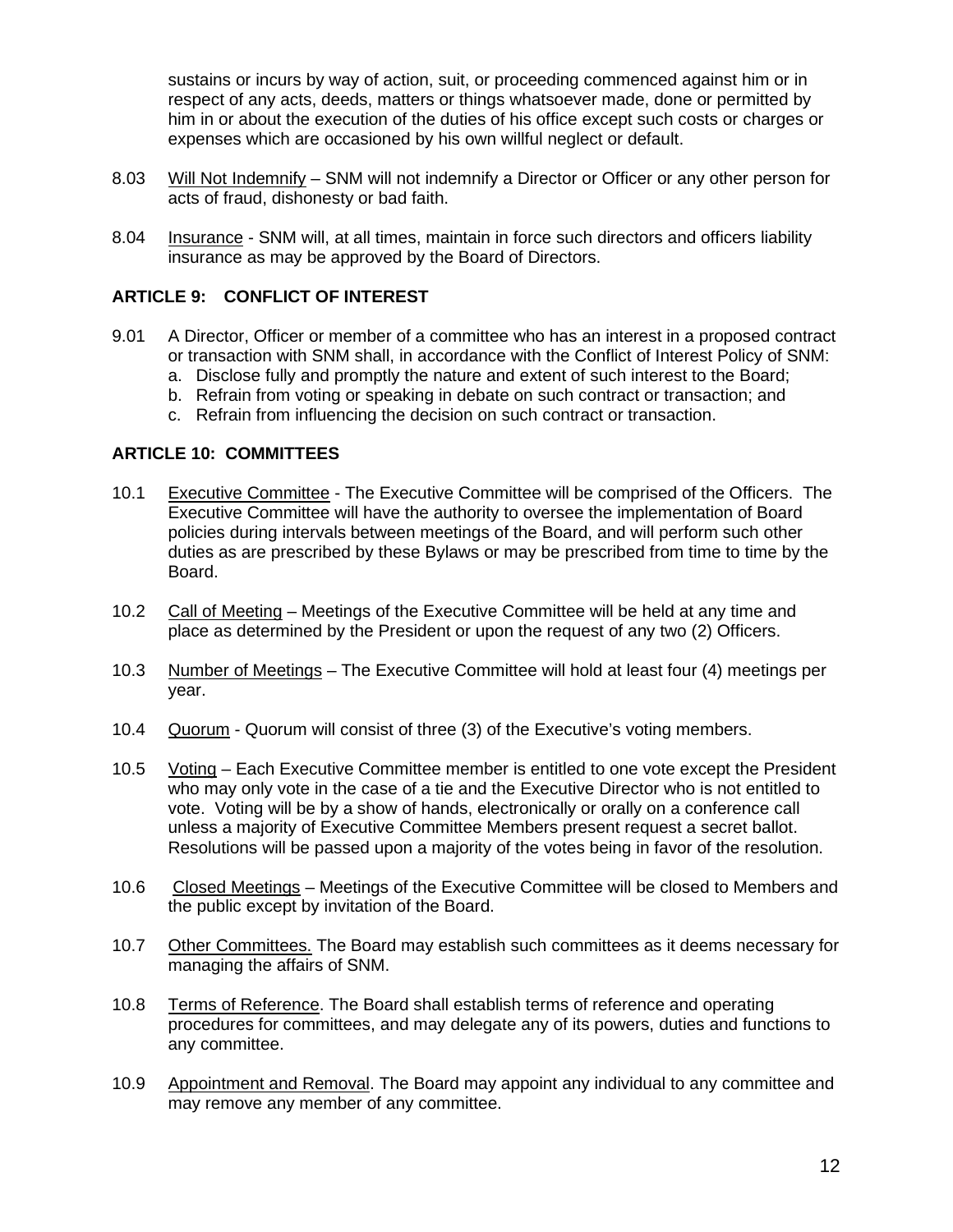- 10.10 Vacancy. When a vacancy occurs on any committee the Board may appoint a qualified individual to fill the vacancy for the remainder of the committee's term.
- 10.11 No Remuneration All members of Committees will serve their term of office without remuneration except for reimbursement of expenses as per Board approved policy.

# **ARTICLE 11: AUDITORS**

11.01 Appointment and Remuneration. At each Annual Meeting, the Members shall appoint an auditor to audit the accounts of SNM and to hold office until the next Annual Meeting, provided that the Directors may fill any vacancy in the office of the auditor. The remuneration of the auditor shall be approved by the Board.

## **ARTICLE 12: FINANCIAL YEAR**

12.01 Determination. The financial year of SNM shall end on March 31 of each year.

## **ARTICLE 13: FINANCE AND MANAGEMENT**

- 13.01 Execution of Instruments. Contracts, agreement, deeds, leases, mortgages, hypothecs, charges, conveyances, transfers and assignments of property, leases and discharges for the payment of money or other obligations, conveyances, transfers and assignments of shares, stocks, bonds debentures, or other securities, agencies, powers of attorney, instruments of proxy, voting certificates, returns, document, reports, or any other instruments in writing to be executed by SNM shall be executed by the Executive Director and a Director, Officer or other individual, as designated by the Board. In addition, the Board of Directors may from time to time direct a manner in which the person or persons by whom any particular instrument or class of instruments may or shall be signed.
- 13.02 Bank The banking business of SNM will be conducted at such financial institution as the Board may designate.
- 13.03 Books and Records The necessary books and records of SNM required by these Bylaws or by applicable law will be necessarily and properly kept.

## **ARTICLE 14: AMENDMENT OF BYLAWS**

- 14.01 Approval. The Bylaws of SNM may only be amended, revised, repealed or added to by a Special Resolution at an Annual Meeting or Special meeting, for which proper notice has been given. Changes must be approved by two thirds of the voting members in attendance at the meeting. The notice of such a meeting must include the details of the proposed changes to the Bylaws.
- 14.02 Waiver of Notice Notwithstanding any other provisions of these Bylaws, the notice provisions may be waived by an affirmative vote of not less than three-fourths (3/4) of the Members present and entitled to vote.

## **ARTICLE 15: NOTICE**

15.1 Written Notice - In these Bylaws, written notice will mean notice which is hand-delivered or provided by mail, fax, electronic mail or courier to the address of record of SNM, Director or Member, as the case may be.